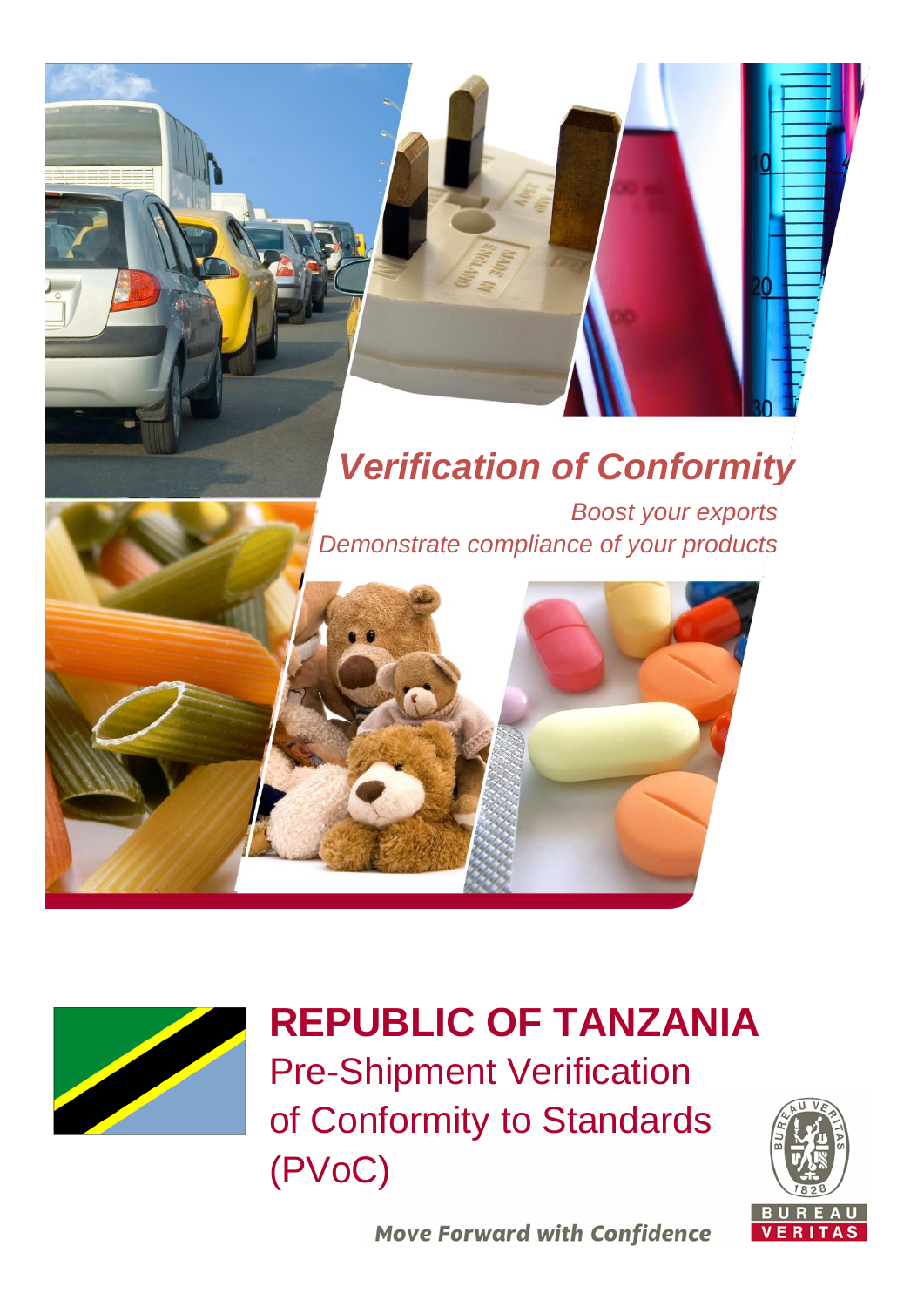



## **PVoC PROGRAMME**

**From February 1st, 2012**, goods exported to Tanzania shall undergo a Pre-Shipment Verification of Conformity (PVoC) to Standards of export prior shipment. This program which has been renewed since August  $29<sup>th</sup>$ , 2018 applies to specific goods for specific regions *(Refer to the Datasheet).*

Bureau Veritas has been appointed by the **Tanzanian Bureau of Standards (TBS)** for the Verification of Conformity Programme.

### **OBJECTIVE**

- **Protection of the consumer and the environment**
- **Conformity Assurance**
- **Swift customs clearance with the appropriate Certificate of Conformity (CoC)**

## **GROUP OF PRODUCTS COVERED**

- I. Toys and Sports
- **II. Electrical and Electronics**
- **III.** Automotive
- IV. Chemical Products
- V. Mechanical Materials and Gas Appliances
- **VI. Paper and Stationary**
- **•** VII. Furniture (Wood and Metal articles)
- **VIII. Safety (Personal Protective Equipment)**
- IX. Food and Food Products
- **X.** Used products

## **BASIC PROCESS OVERVIEW**



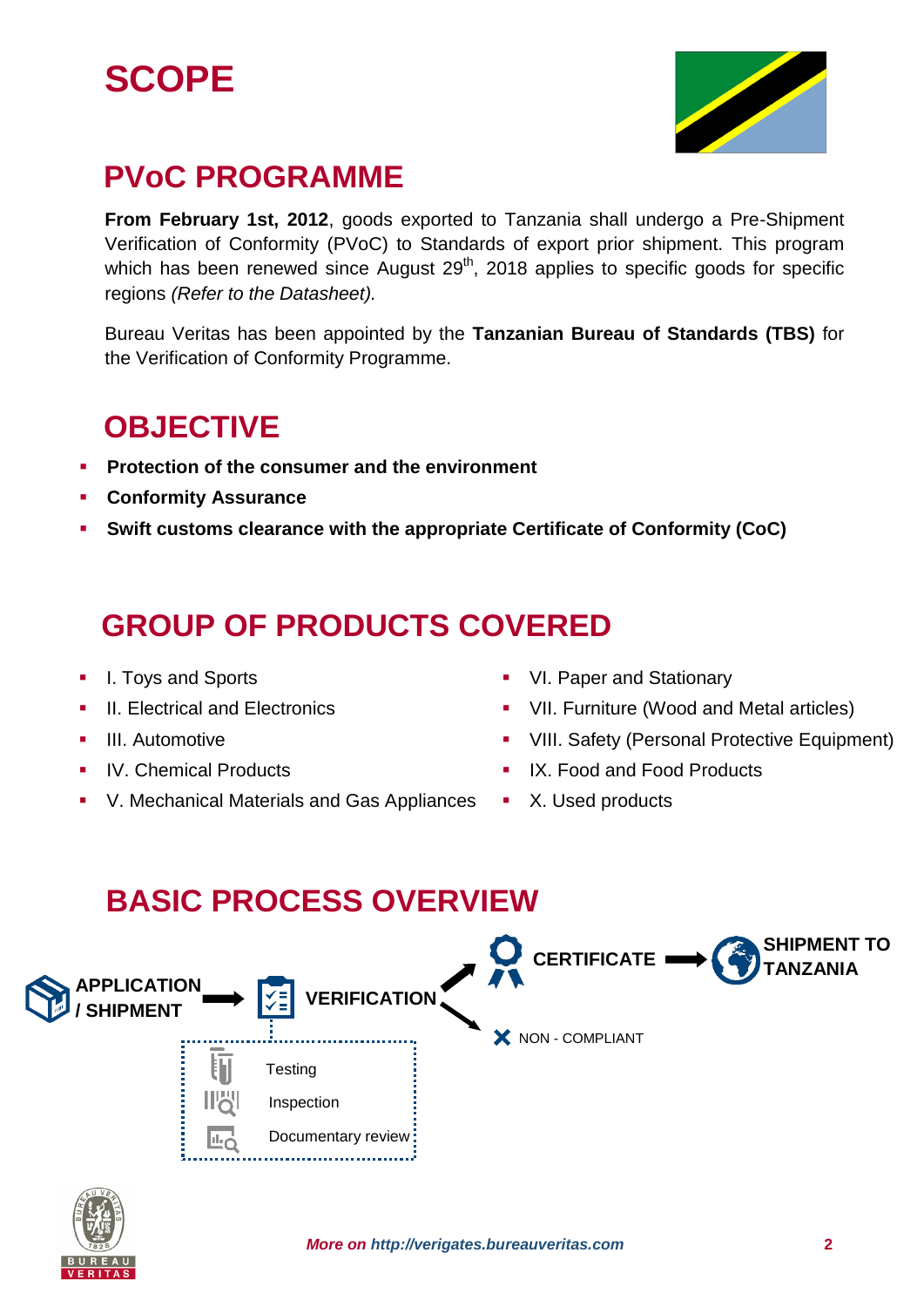## **PROCESS**



### **Step 1: Request for Certificate**

#### *Importer / Exporter lodges a Request for Certificate to a Bureau Veritas local contact. Said request should include:*

- List, designation of goods intended to be exported, importer / exporter details (name, address, invoice, ...)
- Conformity documents available (ex: Third party certificate, Test reports, Reports of analysis according to QHSE - Quality, Health, Safety and Environment - standards)
- Information related to local and provisional date of availability of goods to carry out their physical inspection before shipment. (Filling up of the Request For Certificate (RFC) Form)

### **Step 2 : Routes to compliance**

*To facilitate trade and adjust intervention to the risk, 3 different routes are available in our PVoC Programme to demonstrate compliance:*

- Route **A**: Any good, any trader
- Route **B** (Registration): Goods already registered by Bureau Veritas
- Route **C** (Licensing): Goods already licensed by Bureau Veritas

### **Step 3** : Documentary review / Testing

*Bureau Veritas reviews all information provided and checks their adequacy against the Tanzanian standards. Laboratory testing / analysis are conducted on samples if necessary.*

### **Step 4 :** Inspection

#### *Bureau Veritas checks that:*

- Products comply with applicable standards
- Goods presented are those identified during the documentary review
- Goods match their description in the import / export documents
- If necessary, Bureau Veritas inspectors may take samples for additional assessment.

### **Step 5 : PVoC Certificate**

*Bureau Veritas checks the inspection report against the provided documents. Upon satisfactory results, a secured Certificate of Conformity is issued, else, a Non-Conformity Report is produced. Exporters are recommended not to ship their goods prior issuance of the required Certificate.*